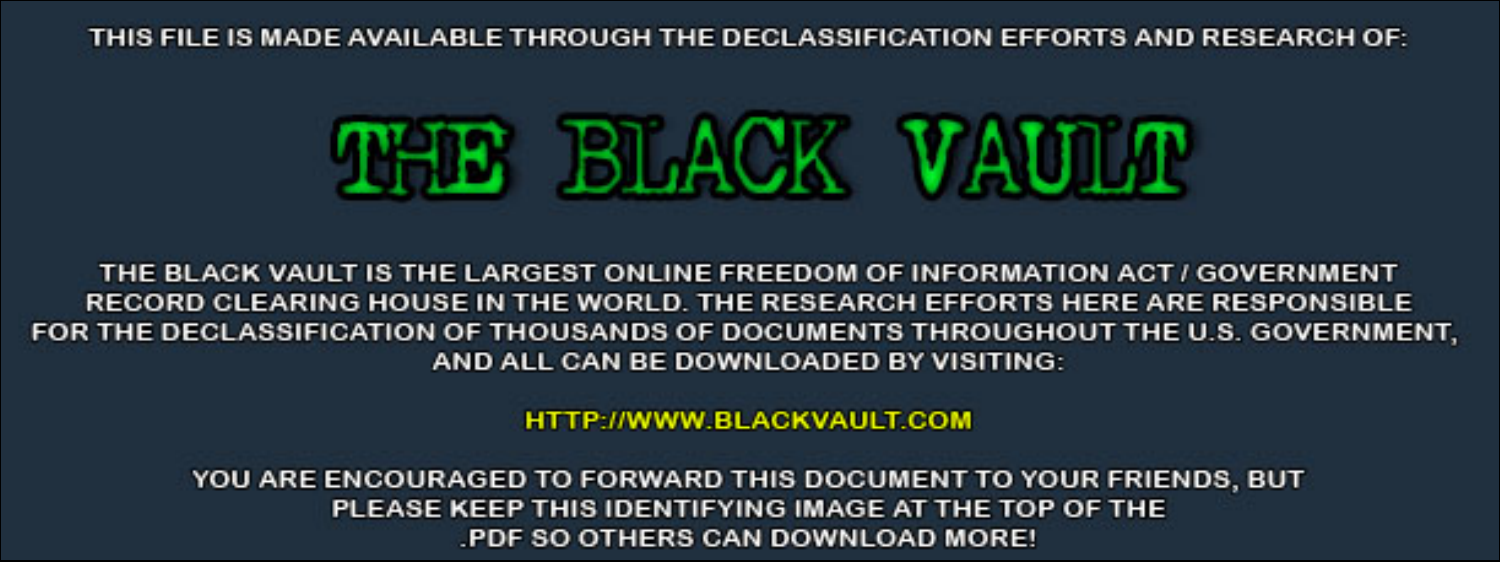## **(U)Cryptologic Almanac 50th Anniversary Series**

## **{U)The Move to Fort Meade**

(U) Have you ever given any thought to living in Kentucky? How about Kansas City? Tulsa? Had conditions been just a little bit different, NSA could have ended up in anyone of those places instead of here at Fort Meade.

(U) When the Armed Forces Security Agency (AFSA), the predecessor of NSA, was formed in 1949, its personnel were divided between two different sites: Arlington Hall in Arlington, Virginia, and Nebraska Avenue in Washington, DC. In an appendix to the document creating AFSA, the Joint Chiefs of Staff directed the new agency to formulate a plan to consolidate all its personnel at one site. At about that same time, the USSR detonated its first atomic bomb, and the Joint Chiefs instructed all Department of Defense organizations to formulate plans to disperse their operations in case of an attack. As an alternate facility was impractical for a COMINT organization, it was decided to search for a primary site that would also meet the requirements for an alternate one.

(U) The committee to develop such a plan was organized in spring 1950. Over the next months, several criteria for the new site were identified. Besides having to be on an existing military base, the new site had to

- a. be within 25 miles of a city of at least 200,000;
- b. have workspace totaling at least 700,000 square feet;
- c. possess a "reasonably equable climate";
- d. be suitable for complete isolation by fences and the like;
- e. be accessible to mainline air, rail, and highways;
- f. be at least twenty miles from the Atlantic Ocean;
- g. possess dependable and secure water and electric power sources;
- h. be accessible to commercial and military communications.

(U) A list of possible solutions was assembled and included adapting federal buildings in Kansas City, Tulsa, or 81. Louis, or constructing new buildings at Fort Knox, Kentucky, Rocky Mountain Arsenal near Denver, or Fort Meade, Maryland.

(U) The committee made its recommendations in early 1951. If an existing structure was desired, Kansas City was the place to go. If a new structure was preferable, Fort Knox was the best solution. Fort Knox was selected.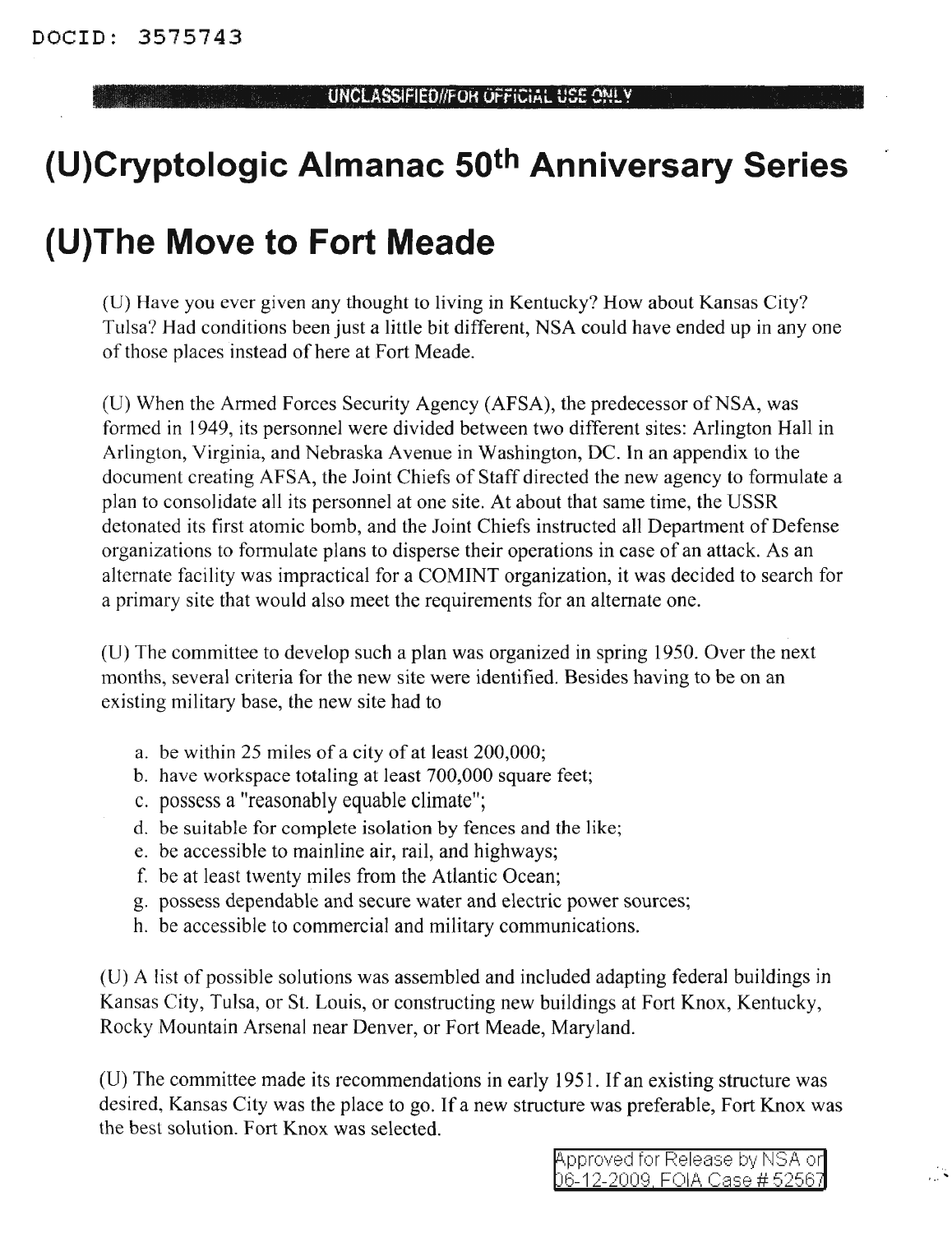(D) However, at this point, it was realized that any move was impossible ifthe majority of AFSA's expert civilian workforce was unwilling to relocate. The civilian employees of AFSA were polled in May 1951: if the Agency moved to Kentucky would you go? The results showed that a majority of civilians would resign rather than make the move. This situation came to a head the following October when the deputy secretary of defense told the director of AFSA, General Ralph 1. Canine, that not only did the civilian employees not want to relocate to Kentucky, but neither the State Department nor the CIA wanted AFSA that far away. Canine met with the Joint Chiefs of Staff who canceled the assignment to Fort Knox and told Canine to appoint another board to select a new location.

(U) The new board looked at several sites in Maryland and Virginia, only one of which, Fort Meade, was on the original list of possible locations. Since Fort Meade met all the original criteria and had been favored by Canine all along, it was selected. The choice became official in February 1952.

(D) By the time construction on Ops 1 began in July 1954, AFSA had been replaced by NSA. The move to Fort Meade was made in stages and started long before Ops 1 was complete. The first personnel to arrive on Fort Meade were 149 Marine guards to secure the area during the construction phase. Additionally, about 2,000 other employees moved to the Fort before construction was completed and worked in what are now the military barracks on Canine Road, across the street from the main NSA complex. This gradual move of operations prevented large sections from being completely shut down during the relocation and allowed NSA to meet the Joint Chiefs deadline of July 1955 for placing cryptologists at Fort Meade.

(D) While the military employees readily accepted the move as a matter of course, the civilians were more apprehensive. For most, it meant relocating from Washington, DC, or Northern Virginia to suburban Maryland. To assist its employees, NSA set up the "Meademobile," a house trailer that dispensed information on Fort Meade and the surrounding communities. On Saturdays, NSA ran a bus out to Fort Meade to give employees a chance to look over the area. Also, NSA announced that the move would be considered a PCS and that the government would pay to move the household goods of all personnel who decided to make the move.

(D) The move to Fort Meade, in spite of predictions, turned out to be a success. Ops 1 was completed in 1957, and all of NSA's COMINT personnel moved in shortly thereafter. (COMSEC personnel remained in Washington, DC, until 1968.) Although there were estimates that thirty percent of the Agency population would leave as a result of the move, the actual departure rate was only about two percent higher than normal.

(D) So, in the end, it appears that the right decision was made. Still, there is something about Denver....